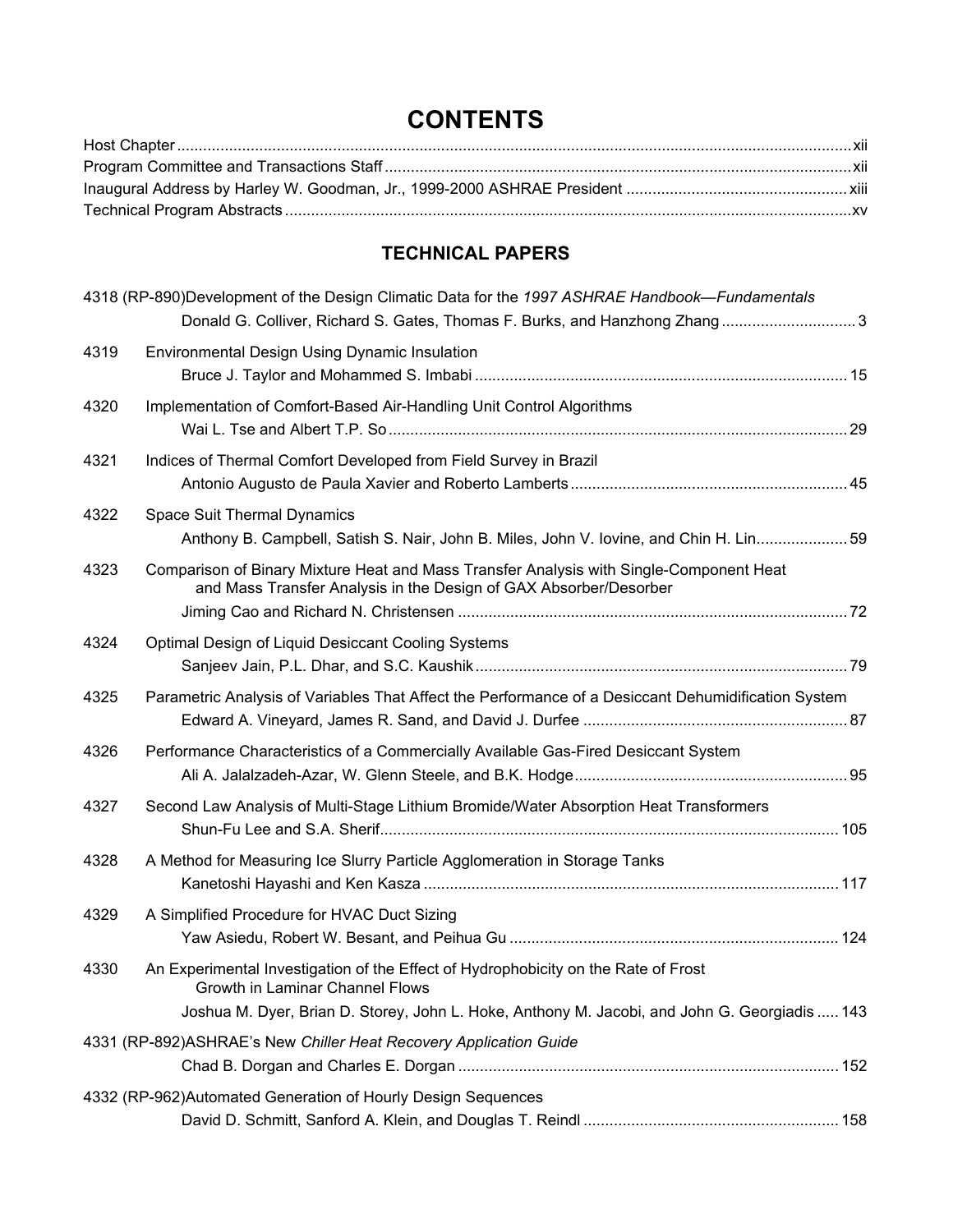| 4333 | Comprehensive Evaluation of Radiant Cooling System Integrated with Ice Storage System                                                                                                             |  |
|------|---------------------------------------------------------------------------------------------------------------------------------------------------------------------------------------------------|--|
|      | 4334 (RP-759)Duct Cleaning: A Review of Associated Health Effects and Results of Company and Expert Surveys<br>Lisa M. Brosseau, Donald Vesley, Thomas H. Kuehn, Josh Melson, and Hee Siew Han180 |  |
|      | 4335 (RP-759)Methods and Criteria for Cleaning Contaminated Ducts and Air-Handling Equipment<br>Lisa M. Brosseau, Donald Vesley, Thomas H. Kuehn, Josh Melson, and Hee Siew Han188                |  |
|      | 4336 (RP-859) Evaluating the Accuracy of PUREZ in Predicting Unitary Equipment Performance                                                                                                        |  |
|      | 4337 (RP-945) Evaluation of Design Ventilation Requirements for Enclosed Parking Facilities                                                                                                       |  |
|      | 4338 (RP-945)Field Evaluation of Ventilation System Performance in Enclosed Parking Garages                                                                                                       |  |
|      | 4339 (RP-864) Experimental Water Vapor Permeability Results for Common Wall Materials                                                                                                             |  |
| 4340 | Implementation of a Near-Optimal Global Set Point Control Method in a DDC Controller                                                                                                              |  |
|      | 4341 (RP-993)Improved Fluids for Naturally Stratified Chilled Water Storage Systems                                                                                                               |  |
|      | 4342 (RP-928)Measurement of Solubility, Viscosity, and Density of R-410A Refrigerant/Lubricant Mixtures                                                                                           |  |
| 4343 | Part-Load Performance of Energy Wheels: Part I-Wheel Speed Control                                                                                                                                |  |
| 4344 | Part-Load Performance of Energy Wheels: Part II-Bypass Control and Correlations                                                                                                                   |  |
| 4345 | Performance Evaluation of Floor Thermal Storage System                                                                                                                                            |  |
| 4346 | The Effects of Improved Residential Furnace Filtration on Airborne Particles                                                                                                                      |  |
| 4347 | Thermoeconomic Analysis of a CHP System by Iterative Numerical Techniques                                                                                                                         |  |
|      | 4348 (International Journal of Heating, Ventilating, Air-Conditioning and Refrigerating Research)<br>Condensation of R-410A in a Rectangular Channel                                              |  |
|      | 4349 (International Journal of Heating, Ventilating, Air-Conditioning and Refrigerating Research)<br>Development of Low-Cost Wheat-Straw Insulation Board                                         |  |
|      | 4350 (International Journal of Heating, Ventilating, Air-Conditioning and Refrigerating Research)<br>Effect of Nucleation Agents on the Freezing Probability of Supercooled Water Inside Capsules |  |
|      |                                                                                                                                                                                                   |  |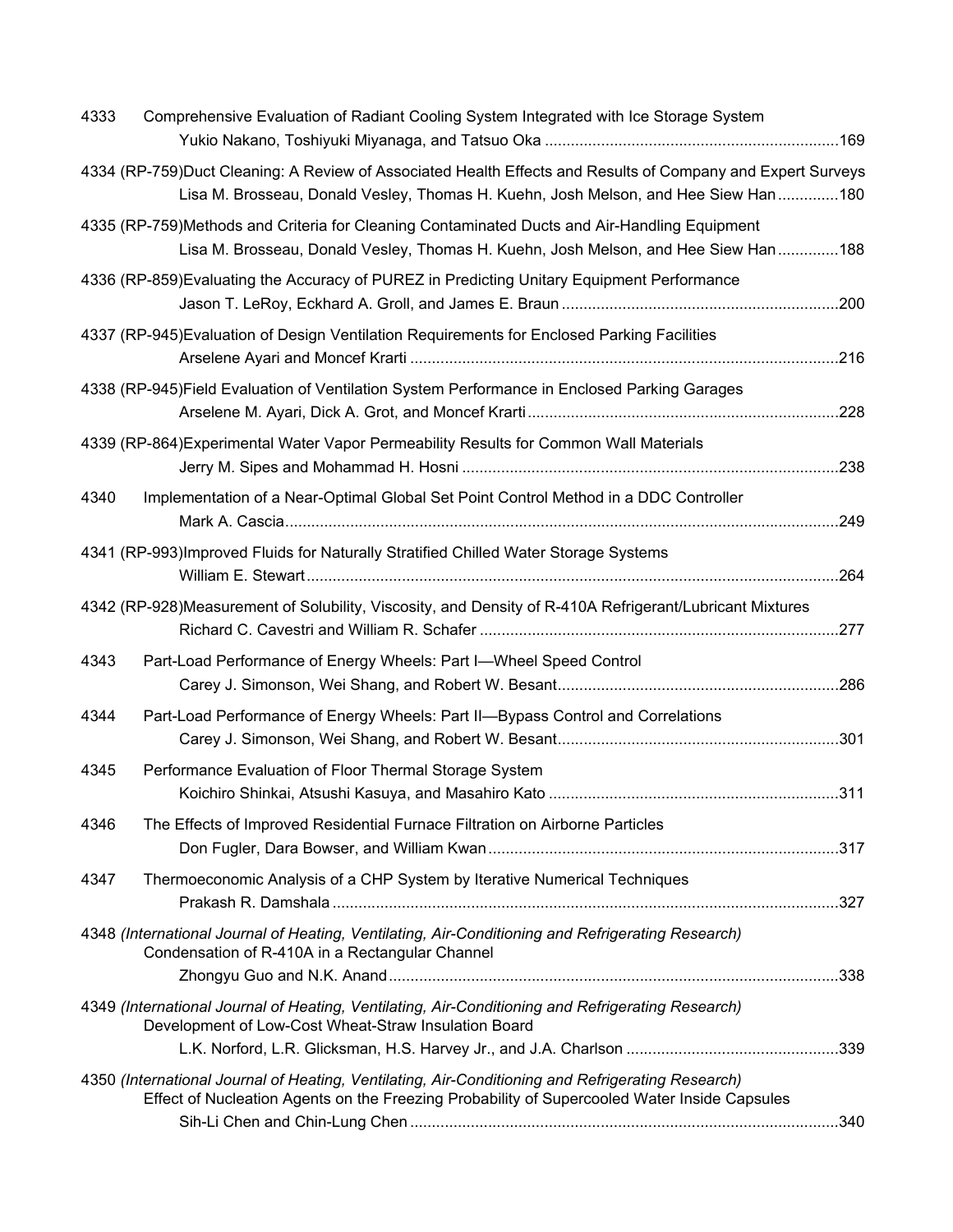| 4351 (International Journal of Heating, Ventilating, Air-Conditioning and Refrigerating Research)<br>Empirically Derived Predicators of Natural Gas Flame Lengths in Circular Tubes                                            | Daniel K. Harris, Donald Warren, William F. Raleigh, and Victor W. Goldschmidt 341                                                                |     |
|--------------------------------------------------------------------------------------------------------------------------------------------------------------------------------------------------------------------------------|---------------------------------------------------------------------------------------------------------------------------------------------------|-----|
| Evaluation of Semi-Analytical/Empirical Freezing Time Estimation Methods,<br>Part I: Regularly Shaped Food Items                                                                                                               | 4352 (RP-888) (International Journal of Heating, Ventilating, Air-Conditioning and Refrigerating Research)                                        |     |
|                                                                                                                                                                                                                                |                                                                                                                                                   | 342 |
| Evaluation of Semi-Analytical/Empirical Freezing Time Estimation Methods,<br>Part II: Irregularly Shaped Food Items                                                                                                            | 4353 (RP-888) (International Journal of Heating, Ventilating, Air-Conditioning and Refrigerating Research)                                        |     |
|                                                                                                                                                                                                                                |                                                                                                                                                   | 343 |
| 4354 (International Journal of Heating, Ventilating, Air-Conditioning and Refrigerating Research)<br>Fungal Defacement in Buildings: A Performance Related Approach                                                            |                                                                                                                                                   | 344 |
| 4355 (International Journal of Heating, Ventilating, Air-Conditioning and Refrigerating Research)                                                                                                                              |                                                                                                                                                   |     |
|                                                                                                                                                                                                                                | Law-Based Sensor Fault Diagnosis and Validation for Building Air-Conditioning Systems                                                             | 345 |
|                                                                                                                                                                                                                                |                                                                                                                                                   |     |
| 4356 (International Journal of Heating, Ventilating, Air-Conditioning and Refrigerating Research)                                                                                                                              | Measurements of VOC Adsorption/Desorption Characteristics of Typical Interior Building Materials                                                  |     |
|                                                                                                                                                                                                                                |                                                                                                                                                   | 346 |
| 4357 (International Journal of Heating, Ventilating, Air-Conditioning and Refrigerating Research)<br>Modeling Partial Charging and Discharging of Area-Constrained Ice Storage Tanks                                           |                                                                                                                                                   |     |
|                                                                                                                                                                                                                                |                                                                                                                                                   | 347 |
|                                                                                                                                                                                                                                |                                                                                                                                                   |     |
| 4358 (International Journal of Heating, Ventilating, Air-Conditioning and Refrigerating Research)<br>On the Relationship between the Radiant Time Series and Transfer Function<br>Methods for Design Cooling Load Calculations |                                                                                                                                                   |     |
|                                                                                                                                                                                                                                |                                                                                                                                                   | 348 |
| 4359 (International Journal of Heating, Ventilating, Air-Conditioning and Refrigerating Research)<br>Simulation of Heat Exchanger Performance by Artificial Neural Networks                                                    |                                                                                                                                                   |     |
|                                                                                                                                                                                                                                |                                                                                                                                                   | 349 |
| 4360 (International Journal of Heating, Ventilating, Air-Conditioning and Refrigerating Research)<br>Thermal Conductivity of Cementitious Grouts and Impact on                                                                 |                                                                                                                                                   |     |
| Heat Exchanger Length Design for Ground Source Heat Pumps                                                                                                                                                                      |                                                                                                                                                   |     |
|                                                                                                                                                                                                                                |                                                                                                                                                   |     |
| 4361<br>Mixtures as R-12 or R-22 Alternatives                                                                                                                                                                                  | Vapor-Liquid Equilibrium and Densities of RE-143a (CF <sub>3</sub> OCH <sub>3</sub> )/ RE-218 (CF <sub>3</sub> OCF <sub>2</sub> CF <sub>3</sub> ) |     |
|                                                                                                                                                                                                                                |                                                                                                                                                   |     |
| 4362 (International Journal of Heating, Ventilating, Air-Conditioning and Refrigerating Research)<br><b>Effect of Heating Boundary Conditions on Pool Boiling Experiments</b>                                                  |                                                                                                                                                   |     |
|                                                                                                                                                                                                                                | J. Darabi, M.M. Ohadi, M.A. Fanni, S.V. Dessiatoun, and M.A. Kedzierski  358                                                                      |     |
| Pressure Drops in T-Junctions-A Comparison<br>4363                                                                                                                                                                             |                                                                                                                                                   |     |
|                                                                                                                                                                                                                                |                                                                                                                                                   |     |
|                                                                                                                                                                                                                                |                                                                                                                                                   |     |
| 4364                                                                                                                                                                                                                           | Development of an In-Situ System and Analysis Procedure for Measuring Ground Thermal Properties                                                   |     |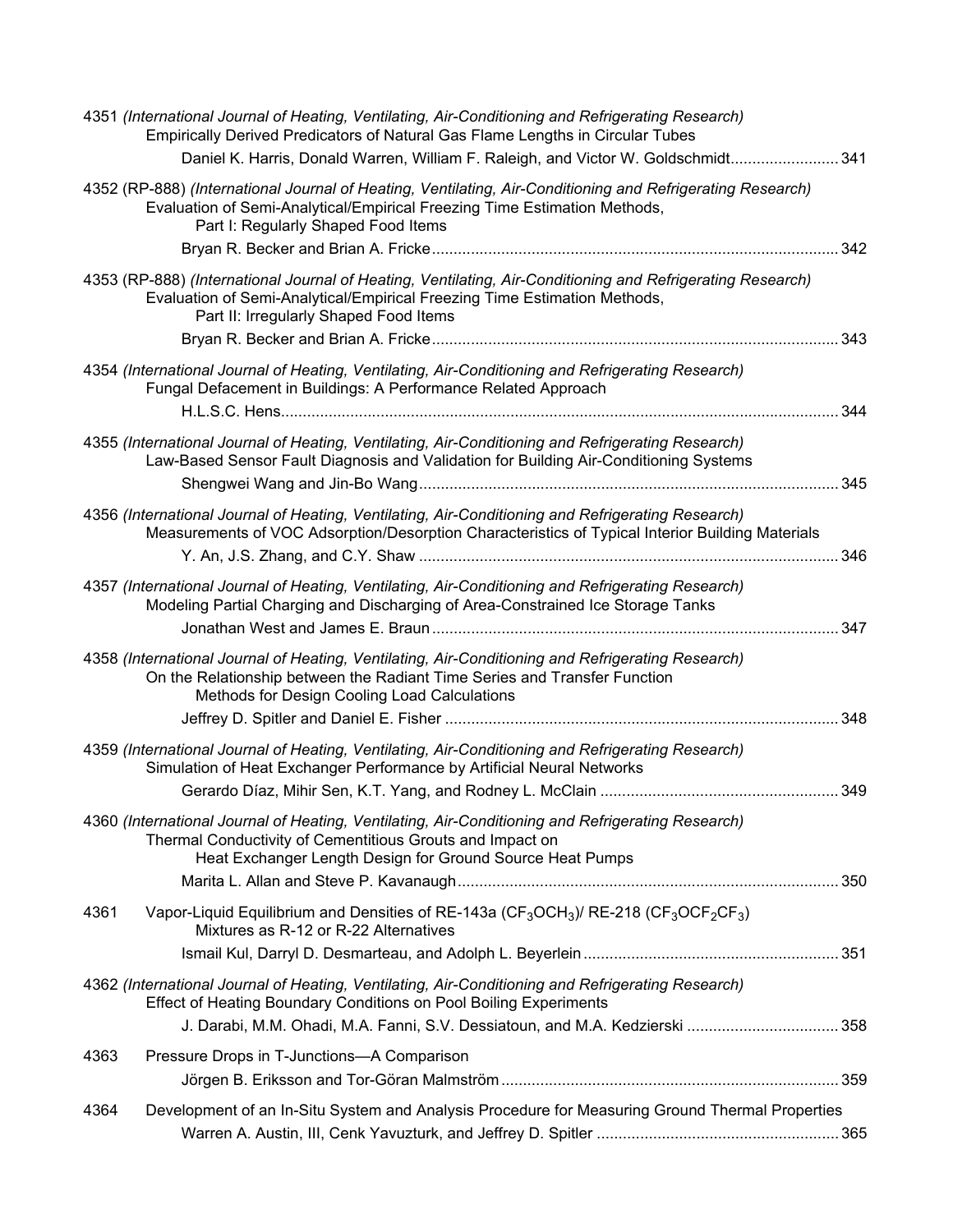| 4365           | A Preliminary Assessment of the Effects of Groundwater Flow on Closed-Loop<br>Ground-Source Heat Pump Systems                                      |  |
|----------------|----------------------------------------------------------------------------------------------------------------------------------------------------|--|
|                |                                                                                                                                                    |  |
|                | <b>SYMPOSIUM PAPERS</b>                                                                                                                            |  |
| <b>DA-00-1</b> | <b>Ground-Source Heat Pump Design and Maintenance Issues</b>                                                                                       |  |
|                | Update on Maintenance and Service Costs of Commercial Building Ground-Source Heat Pump Systems                                                     |  |
|                | Comparing Maintenance Costs of Geothermal Heat Pump Systems with Other HVAC Systems:<br>Preventive Maintenance Actions and Total Maintenance Costs |  |
|                |                                                                                                                                                    |  |
|                | The Importance of Grouting to Enhance the Performance of Earth Energy Systems                                                                      |  |
| <b>DA-00-2</b> | Miniaturized Heat Exchangers for Application in the HVAC&R Industry                                                                                |  |
|                | Flow Boiling of $CO2$ in Microchannels                                                                                                             |  |
|                |                                                                                                                                                    |  |
|                | Evaporative Heat Transfer in Mesoscale Heat Exchangers                                                                                             |  |
|                |                                                                                                                                                    |  |
|                | Microchannel Components for Absorption Space-Conditioning Systems                                                                                  |  |
| <b>DA-00-3</b> | Numerical Simulation and Modeling of Hybrid Heating and Cooling Systems                                                                            |  |
|                | A Coupled Airflow and Energy Simulation Program for Indoor Thermal Environmental Studies                                                           |  |
|                | Direct Calculation of Mean Radiant Temperature Using Radiant Intensities                                                                           |  |
|                | Simplified Method of Estimating Efficiency of Radiant and Convective Heating Systems                                                               |  |
|                | Church Heating: Numerical Modeling and Comparison Between<br>Radiant and Forced Convection Systems                                                 |  |
|                |                                                                                                                                                    |  |
|                | Impact of Heating Systems and Wall Surface Temperatures on Room Operative Temperature Fields                                                       |  |
| <b>DA-00-4</b> | <b>Refrigerant Expansion Devices</b>                                                                                                               |  |
|                | Diabatic Flow Instabilities in Capillary Tube-Suction Line Heat Exchangers                                                                         |  |
|                | Control and Optimization Issues Associated with Algorithm-Controlled Refrigerant Throttling Devices                                                |  |
|                | Critical Flow of Refrigerants Through Adiabatic Capillary Tubes:<br>Experimental Study of Zeotropic Mixtures R-407c and R-404a                     |  |
|                |                                                                                                                                                    |  |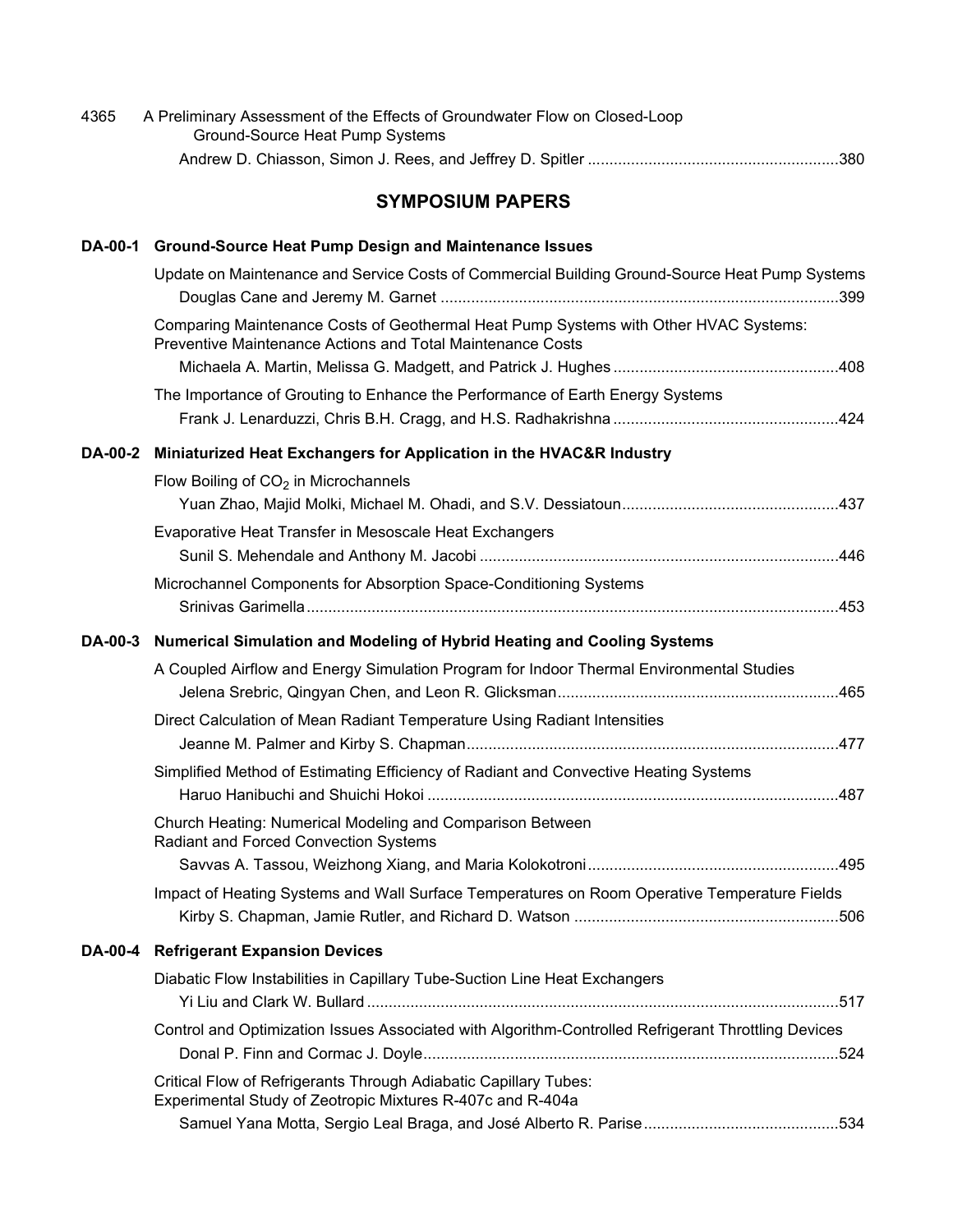|  | DA-00-5 Window Annual Energy Performance and Comfort                                                                                                                              |  |
|--|-----------------------------------------------------------------------------------------------------------------------------------------------------------------------------------|--|
|  | The Impact of Glazing Selection on Residential Duct Design and Comfort                                                                                                            |  |
|  | A Database of Window Annual Energy Use in Typical North American Single-Family Houses<br>Dariush K. Arasteh, Joe Huang, Robin D. Mitchell, Robert Clear, and Christian Kohler 562 |  |
|  | An Assessment of Interlaboratory Reproducibility in Fenestration Energy Ratings                                                                                                   |  |
|  | Window Performance for Human Thermal Comfort                                                                                                                                      |  |
|  | DA-00-6 Smoke Management Design for Atria                                                                                                                                         |  |
|  | Smoke Movement for Sprinklered Fires                                                                                                                                              |  |
|  |                                                                                                                                                                                   |  |
|  | New Developments In Atrium Smoke Management                                                                                                                                       |  |
|  | Evaluating the Early Development of Smoke Hazard from Fires in Large Spaces                                                                                                       |  |
|  | Evaluating Smoke Management in a Large Volume Space                                                                                                                               |  |
|  | DA-00-7 Current Aspects for Distributed Generation Technology                                                                                                                     |  |
|  | Distributed Electrical Generation Technologies and Methods for Their Economic Assessment                                                                                          |  |
|  | Control Requirements for CoGen and MicroGen Plants in a Deregulated Electricity Industry                                                                                          |  |
|  | <b>Control of Distributed Electrical Generation Systems</b>                                                                                                                       |  |
|  | Microturbine Cogeneration                                                                                                                                                         |  |
|  | DA-00-8 Radiant Heating and Cooling                                                                                                                                               |  |
|  | Design of Panel Heating and Cooling Systems                                                                                                                                       |  |
|  | Heat Exchange Coefficient Between Floor Surface and Space by Floor Cooling-<br>Theory or a Question of Definition                                                                 |  |
|  |                                                                                                                                                                                   |  |
|  | Using Radiant Cooled Floors to Condition Large Spaces and Maintain Comfort Conditions                                                                                             |  |
|  | Computer Simulation of Hydronic Heating/Cooling System with Embedded Pipes                                                                                                        |  |
|  |                                                                                                                                                                                   |  |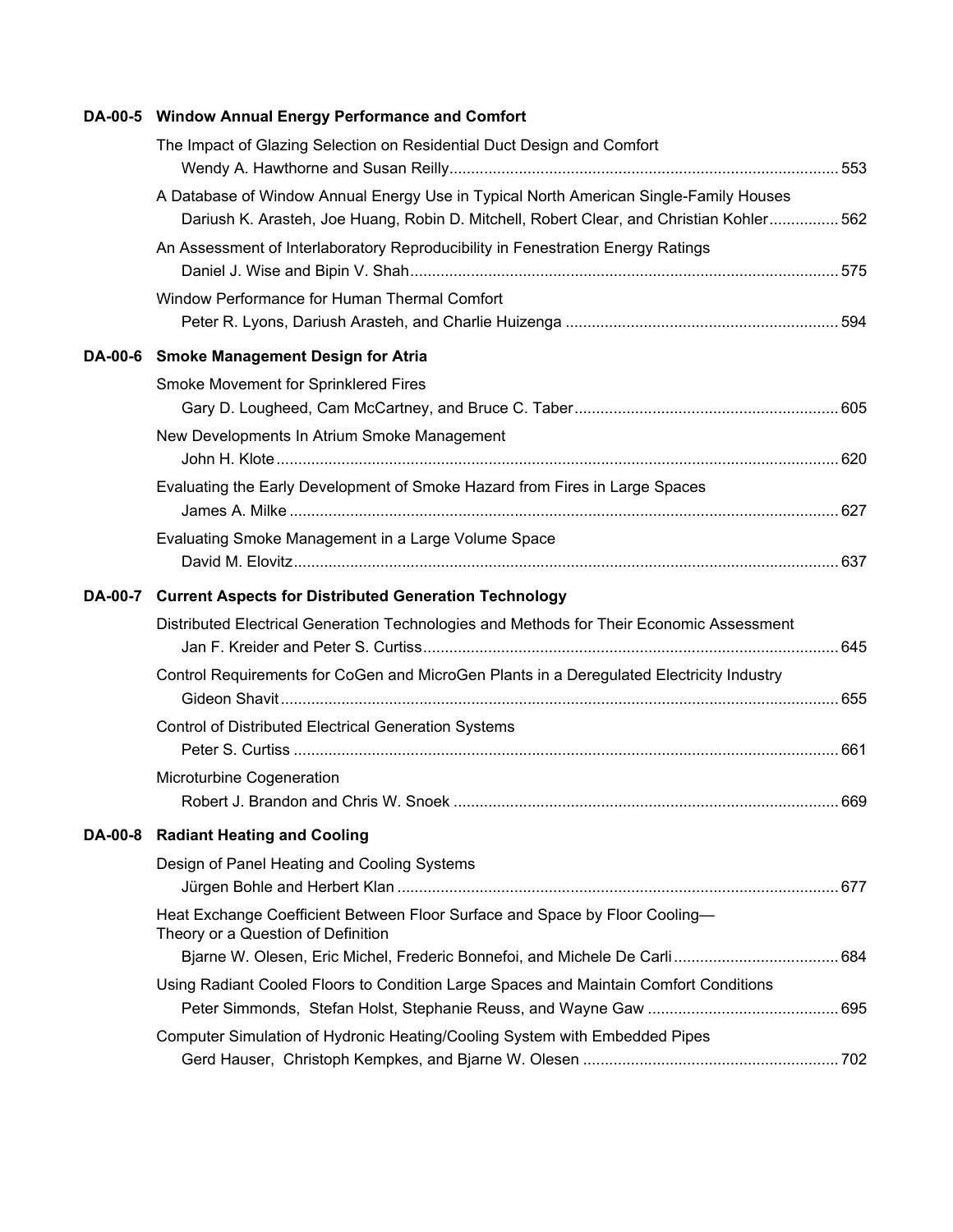|  | DA-00-9 Airtightness, Ventilation, Indoor Climate, and Energy Performance of Small Commercial Buildings                                                                                      |
|--|----------------------------------------------------------------------------------------------------------------------------------------------------------------------------------------------|
|  | Measured Airtightness of an Installed Skylight                                                                                                                                               |
|  | Monitoring for Ventilation and Airtightness                                                                                                                                                  |
|  | Infiltration, Natural Ventilation, and HVAC Performance in the Intelligent Workplace                                                                                                         |
|  | <b>DA-00-10 Properties Update</b>                                                                                                                                                            |
|  | A Fundmental Equation for the Calculation of the Thermodynamic Properties of Trifluoromethane (R-23)                                                                                         |
|  | A Generalized Model for Viscosity and Thermal Conductivity of Trifluoromethane (R-23)                                                                                                        |
|  | Vapor-Liquid Equilibria for an R-134a/Lubricant Mixture: Measurements and Equation-of-State Modeling<br>Marcia L. Huber, Cynthia D. Holcomb, Stephanie L. Outcalt, and J. Richard Elliott768 |
|  | Vapor-Liquid Equilibrium and Densities of RE-134a (CF <sub>3</sub> OCH <sub>3</sub> )/RE-218 (CF <sub>3</sub> OCF <sub>2</sub> CF <sub>3</sub> )<br>Mixtures as R-12 or R-22 Alternatives    |
|  | Ismail Kul, Adolph L. Beyerlein, and Darryl D. DesMarteau<br>(See Technical Paper 4361, p. 351)                                                                                              |
|  | DA-00-11 Advances in Thermal and Fluid Flow Characteristics of HVAC and Refrigeration Processes                                                                                              |
|  | Effects of Oil on Boiling of Replacement Refrigerants Flowing Normal to a Tube Bundle-Part I: R-123                                                                                          |
|  | Effects of Oil on Boiling of Replacement Refrigerants Flowing Normal to a Tube Bundle-Part II: R-134a                                                                                        |
|  | Two-Phase Frictional Characteristics of R-410A and Air-Water in a 5 mm Smooth Tube<br>Yu-Juei Chang, Shi-Kuo Chiang, Tsair-Wang Chung, and Chi-Chuan Wang 792                                |
|  | Effect of Heating Boundary Conditions on Pool Boiling Experiments<br>J. Darabi, M.M. Ohadi, M.A. Fanni, S.V. Dessiatoun, and M.A. Kedzierski<br>(See Technical Paper 4362, p. 358)           |
|  | Pressure Drops in T-Junctions-A Comparison<br>Jörgen B. Eriksson and Tor-Göran Malmström<br>(See Technical Paper 4363, p. 359)                                                               |
|  | DA-00-12 Building Mass Thermal Storage                                                                                                                                                       |
|  | Simplified Analysis of Building Thermal Storage Effects                                                                                                                                      |
|  | Comparative Performance of U.K. Fabric Energy Storage Systems                                                                                                                                |
|  | Thermal Storage Case Study: Combined Building Mass and Cooling Pond                                                                                                                          |